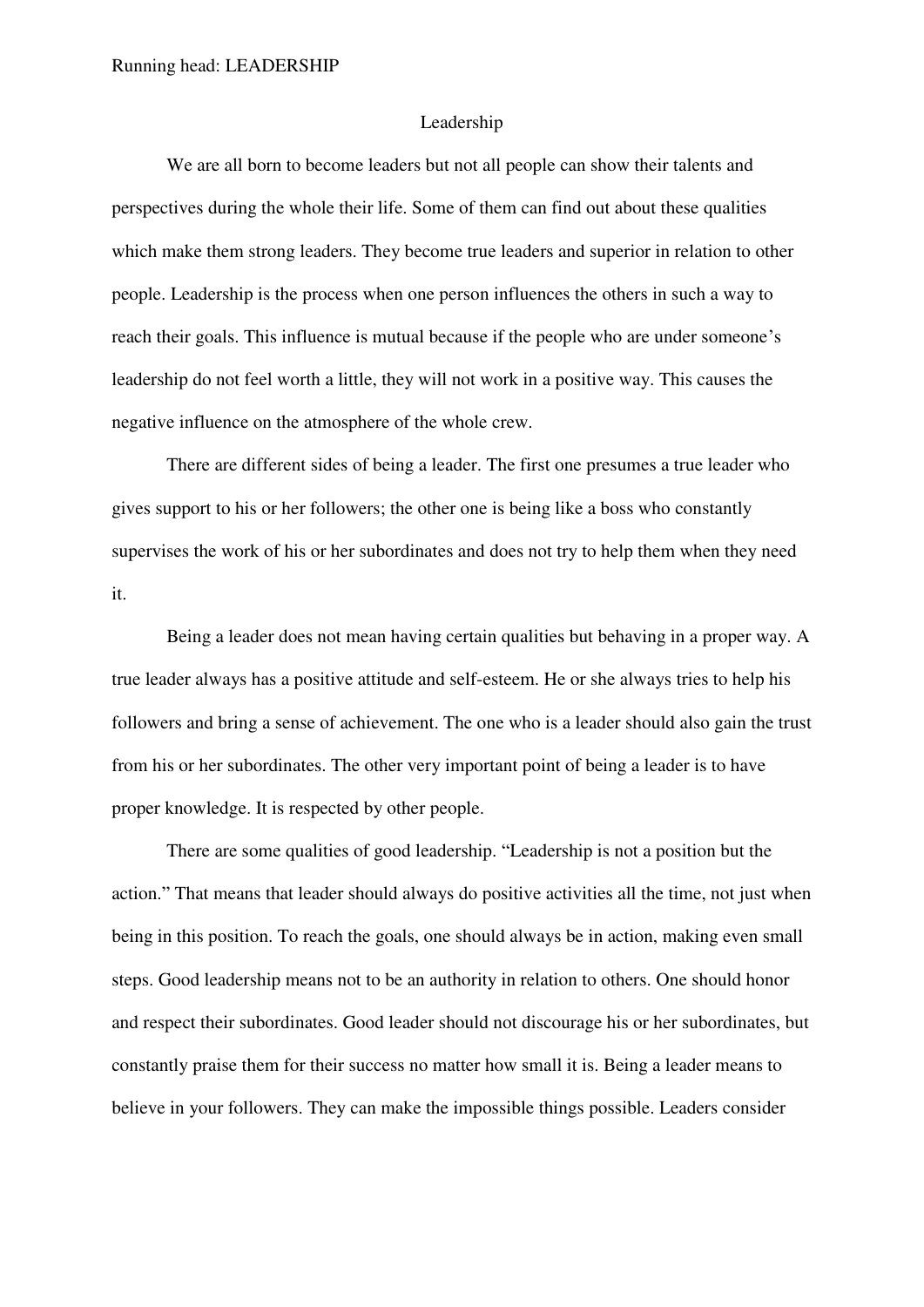the past, evaluate the present and create the future. Being a leader means not just doing actions but having habits.

According to John C. Maxwell, there are some laws of leadership. He believes that there are certain principles that make good leaders and one should acquire them. He made a series of qualifying tests before these laws become laws. They are not based on culture, gender and court laws; they are related and applied to all the communities Moreover, they are recognized by other leaders as they stand the test of time. Leadership ability determines the impact the one has on his or her followers. To be a true leader, one should positively influence on his or her subordinates and be a good manager. Leader should be addicted to what he or she is doing. Subordinates will always listen to the true leader and follow his or her pieces of advice. There are three qualities that are important when being a leader: character, connection and competence. According to psychology, people tend to follow a person who is naturally stronger than they are. That means there is a need for people to trust the person they consider to be leader, otherwise, he or she will not be respected. People will listen not only to his or her recommendations, but also to his or her remarks. To be a strong leader, one should always develop themselves: character, intuition, personal qualities.

According to John C. Maxwell, there are six keys to establish the connection with the subordinates:

- 1. Personal authenticity.
- 2. Relationship.
- 3. Approachability.
- 4. Mutual respect.
- 5. Belief in people.
- 6. Meaning and depth. (n.d.)